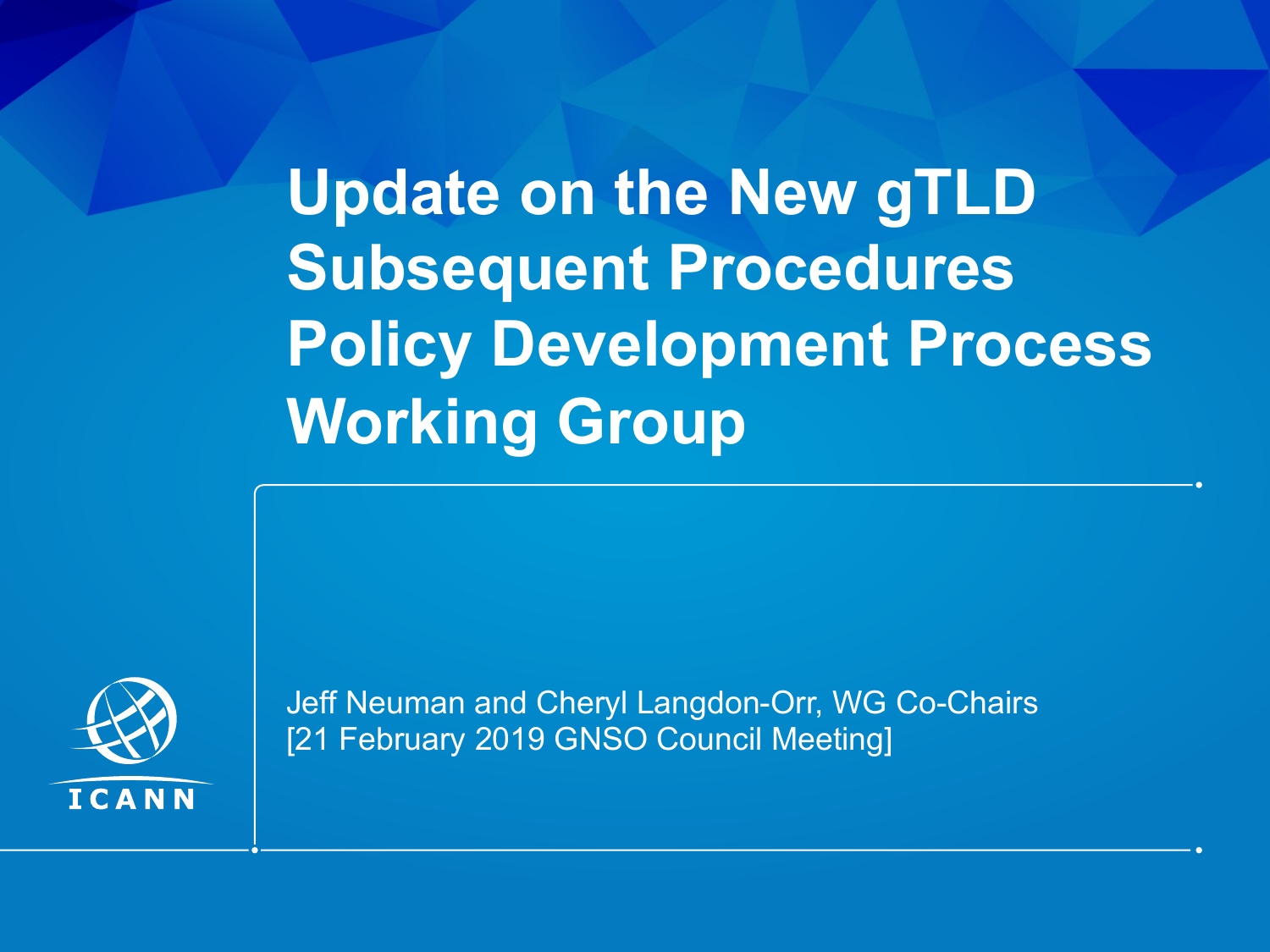#### **Current Status**

- ¤ An **Initial Report** was published for public comment on 3 July 2018, with the period closing on 26 September.
- ¤ Comments received have been organized and collated, with **Sub Groups review (A, B, and C) nearly complete**.
- ⊙ The WG also worked on a set of 5 topics that needed additional discussion, which were also published in late October for public comment in the form of a **Supplemental Initial Report**.
- **The full WG is now reviewing public comments received to this** Supplemental Initial Report.
- ¤ **Work Track 5 (geo names at the top-level)** published its own **Supplemental Initial Report** in December is set to begin review of public comment in late February.

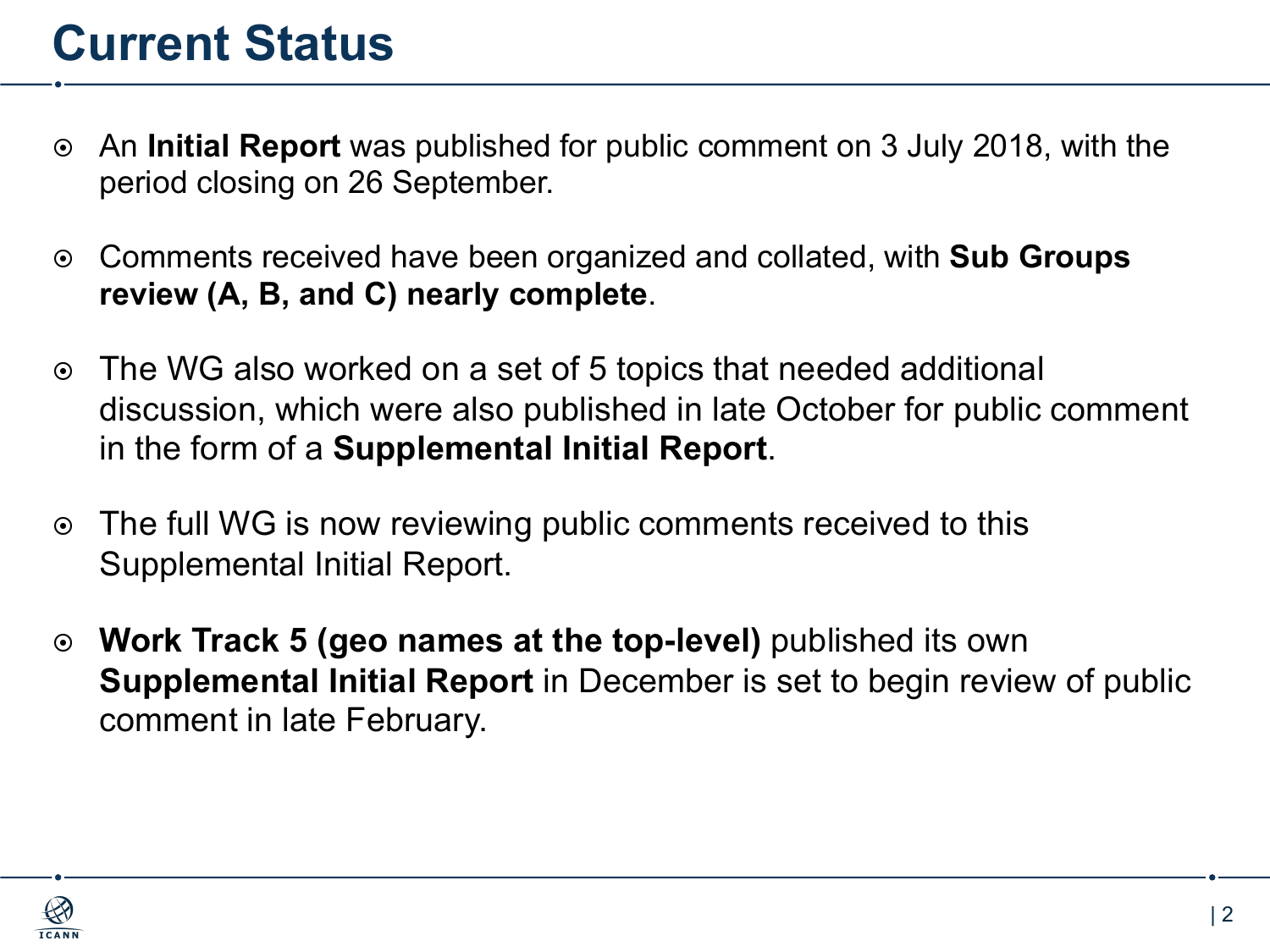#### **Current Status, Continued**

- ⊙ The WG expects to begin substantive deliberations on the various subjects that were published for public comment, starting as early as at ICANN64.
- **GOAL** seek to reach outcomes/conclusions on topics where there seems like consensus has been reached. Where there is more discussion necessary, focus mainly on **new ideas /arguments**.
- ⊙ The WG Co-Chairs hope all streams of work will convene for a single Final Report.

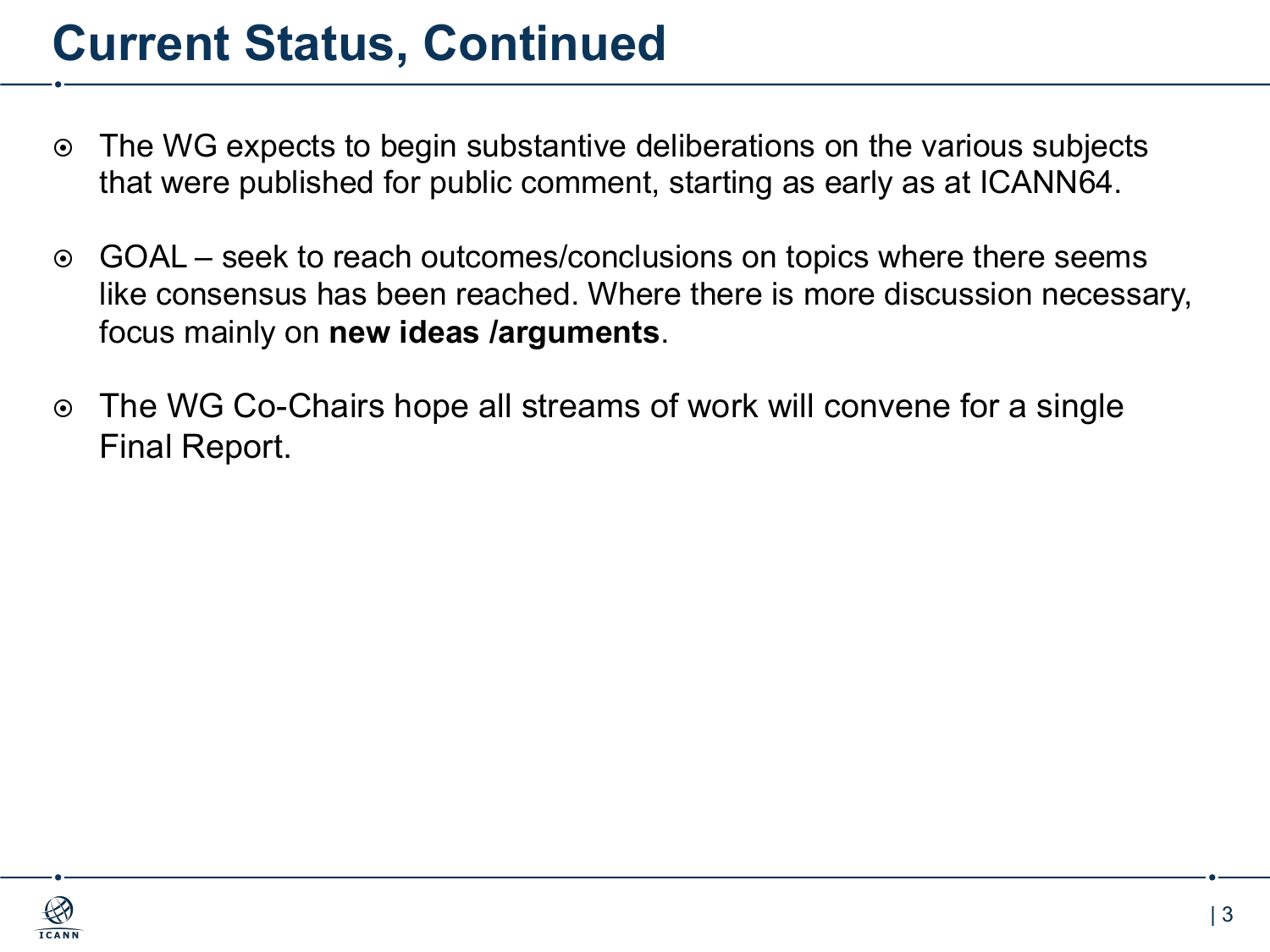# **SubPro Timeline**



Comments

Council



Initial Report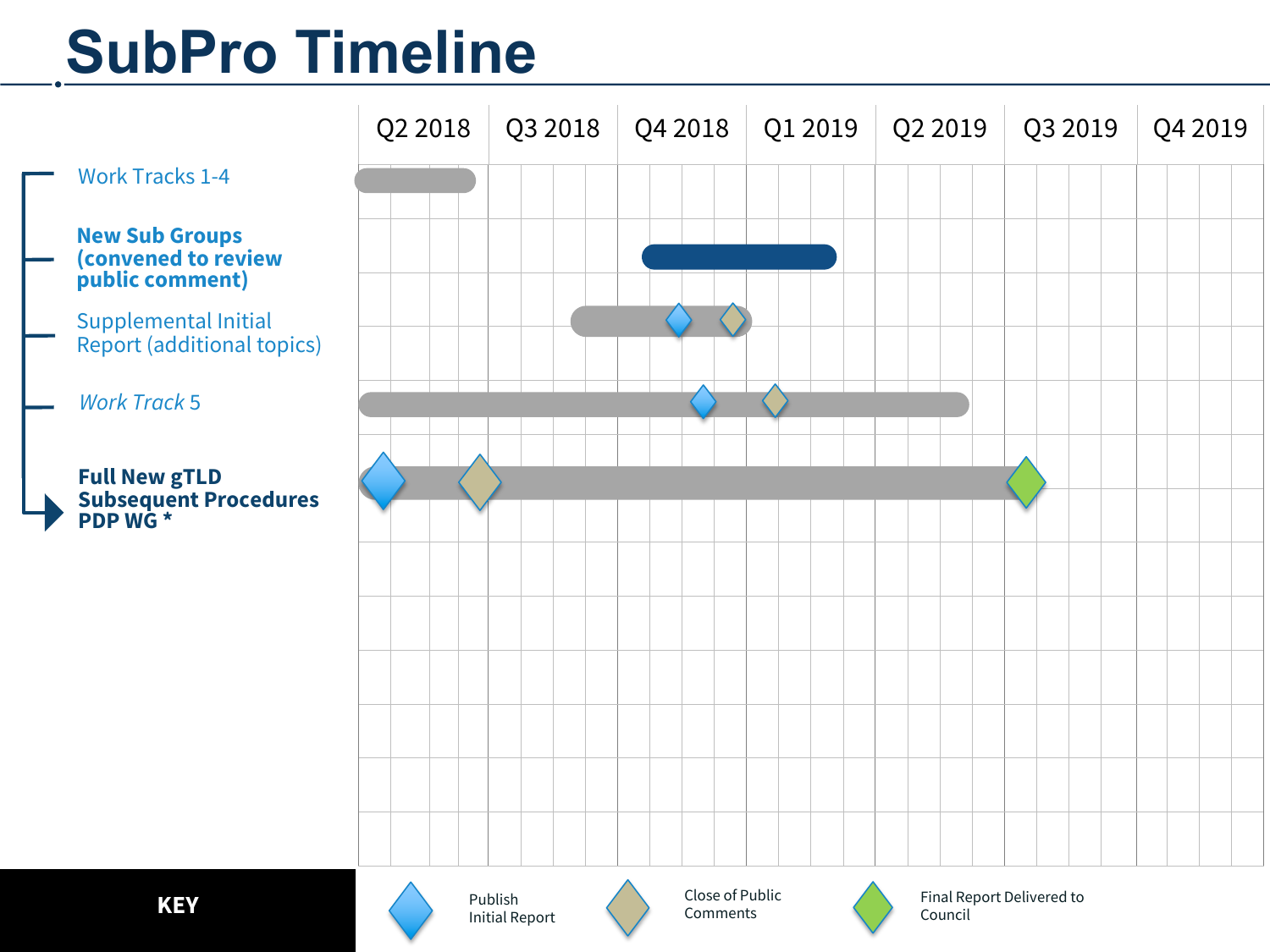# **SubPro Timeline – Add'l Public Comment**







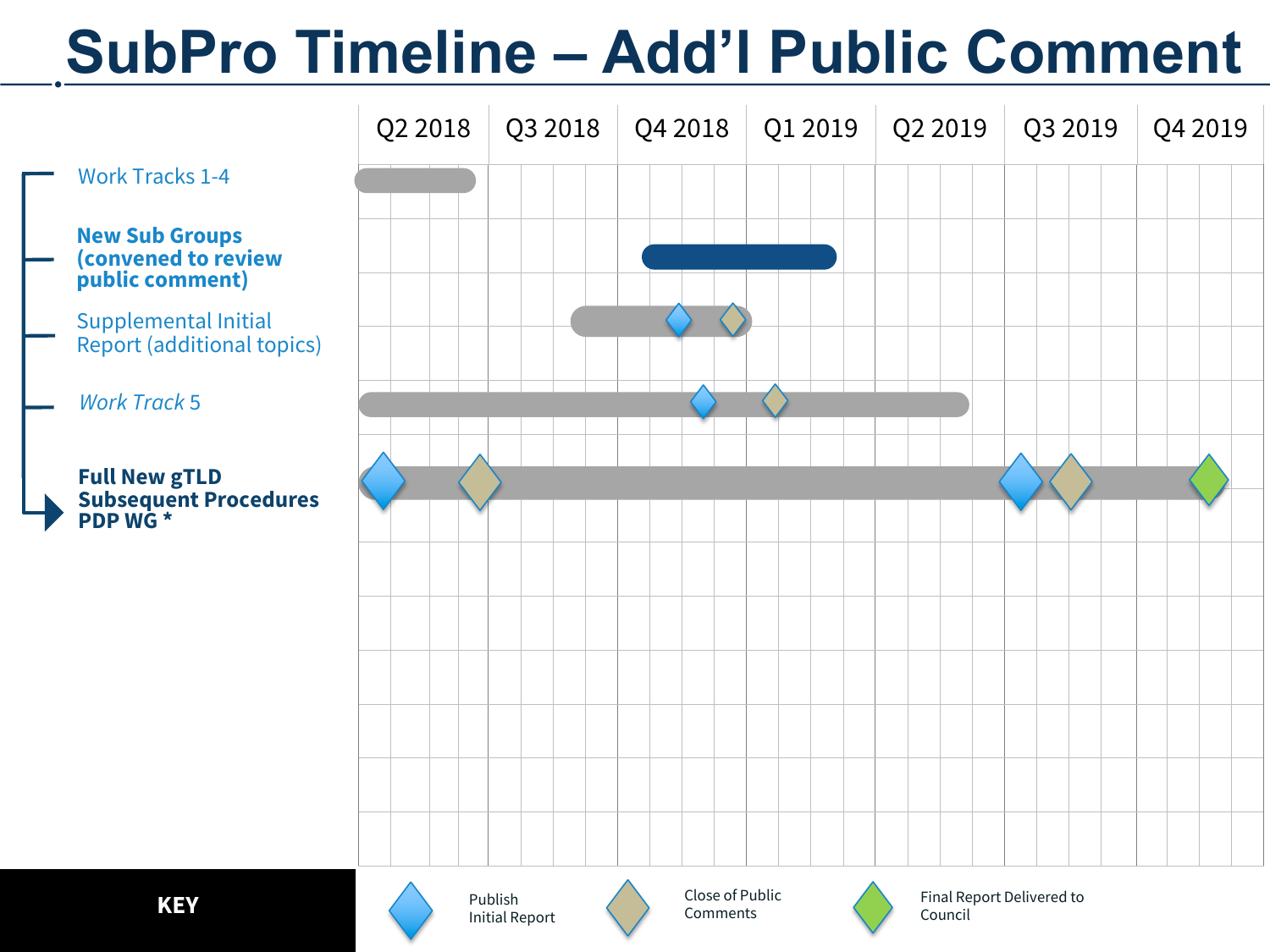### **Potential Challenges**

- ¤ Where there is not consensus to recommend change, the *default position is the GNSO policy recommendations and/or the 2012 implementation.*
	- $\circ$  With this as a default, there may be disincentive to compromise (and this is not necessarily unique to this PDP).
	- $\circ$  Consensus should be necessary, even to accept default position.
- **■** There may be agreement that there is an issue, but consensus cannot be reached on a goal / solution. **Who can recommend change in this case?**

Potential Dependencies:

**■ Recommendations of the Competition, Consumer Trust, and** Consumer Choice Review Team targeting this PDP – though these still require Board consideration and adoption, the WG has and continues to consider how to ensure they are addressed adequately, especially prerequisites.

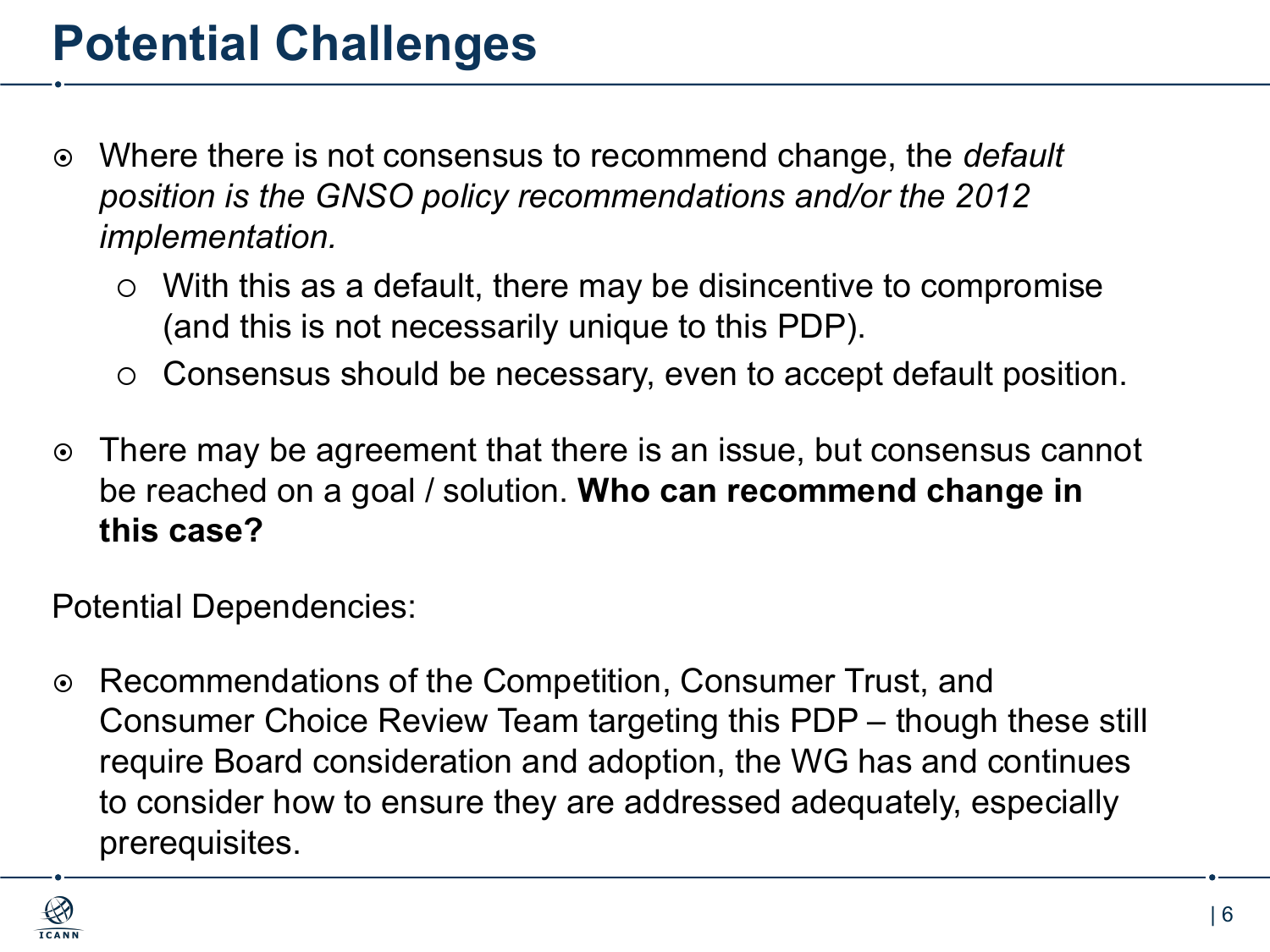### **Potential Challenges, Continued**

Potential Dependencies, continued:

- ⊙ Rights Protection Mechanisms are these dependencies? If so, in what manner (policy, implementation, and/or program launch, and which RPMs)?
- ⊙ Name Collision Analysis Project effort appears to be on hold.
- ◎ IDN Variant TLD Implementation ICANN/community recommendations seem mostly aligned with SubPro recommendations. For this specific item, can SubPro make recommendations that affect 2012 round registries, since a unified approach is recommended the staff report?

Current understanding of the WG:

- ¤ *Course correction could be necessary with new developments, even after conclusion of this PDP (e.g., EPDP on specific issue?).*
- ¤ *However, none of these elements appear to serve as a dependency for the SubPro PDP to conclude its policy development work.*

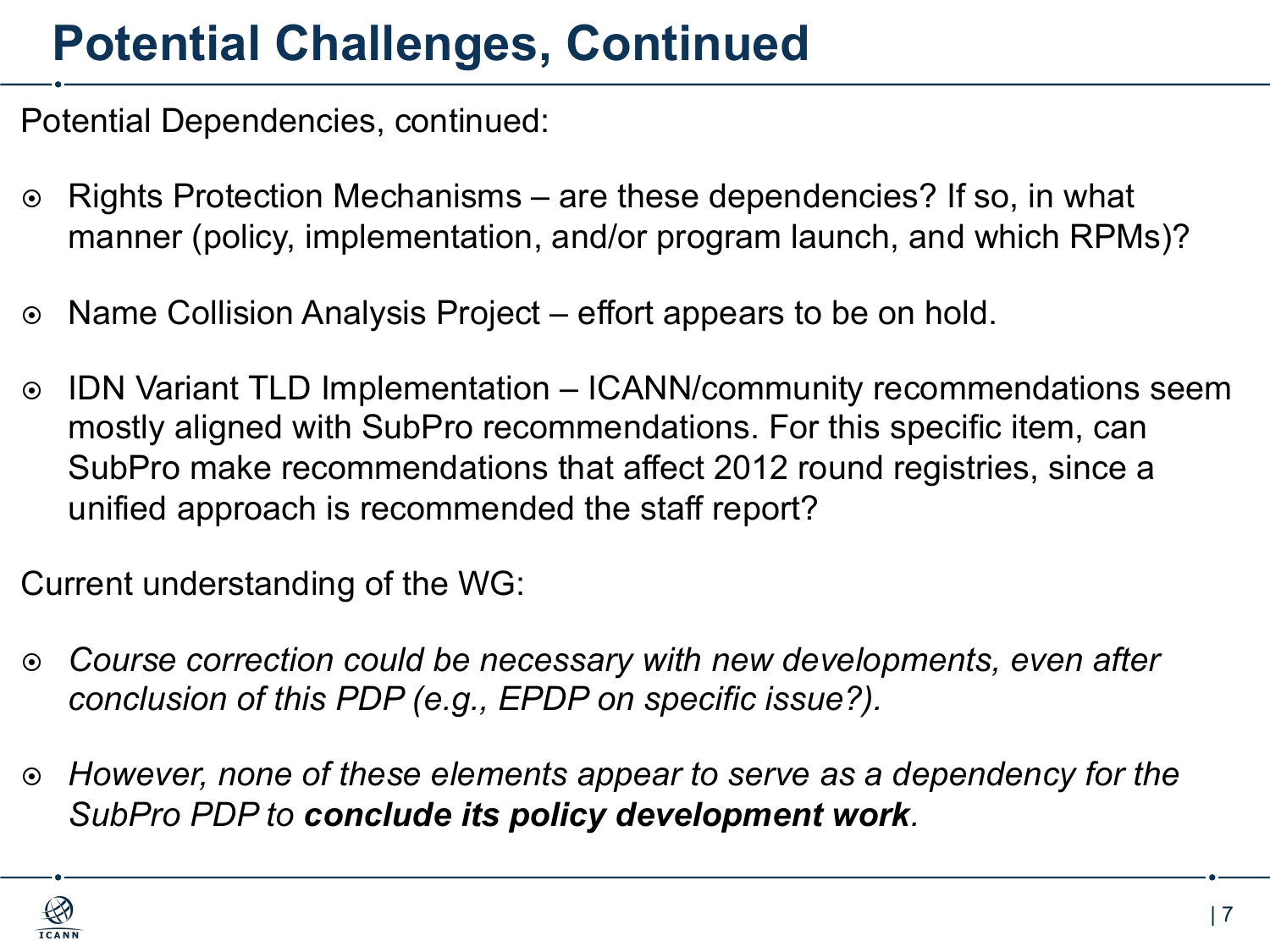#### **What Happens After the PDP delivers its Final Report?**

- $\circ$  This PDP is seeking to deliver its Final Report to the GNSO Council in the third quarter of 2019.
- $\circ$  From that point, these are some of the expected next steps (as with the conclusion of any PDP):
	- **GNSO Council** consideration and **adoption** of the **PDP recommendations** in the Final Report
	- Council report to Board / Public Comment
	- **ICANN Board** consideration and **adoption** of the **PDP recommendations** as adopted by GNSO Council
	- ICANN org (as directed by the Board) to begin implementation of the PDP recommendations (which will likely include a **revised Applicant Guidebook**)
- ¡ **When can/should implementation work begin? Should the PDP/Council recommend an informal implementation team, like the EPDP?**

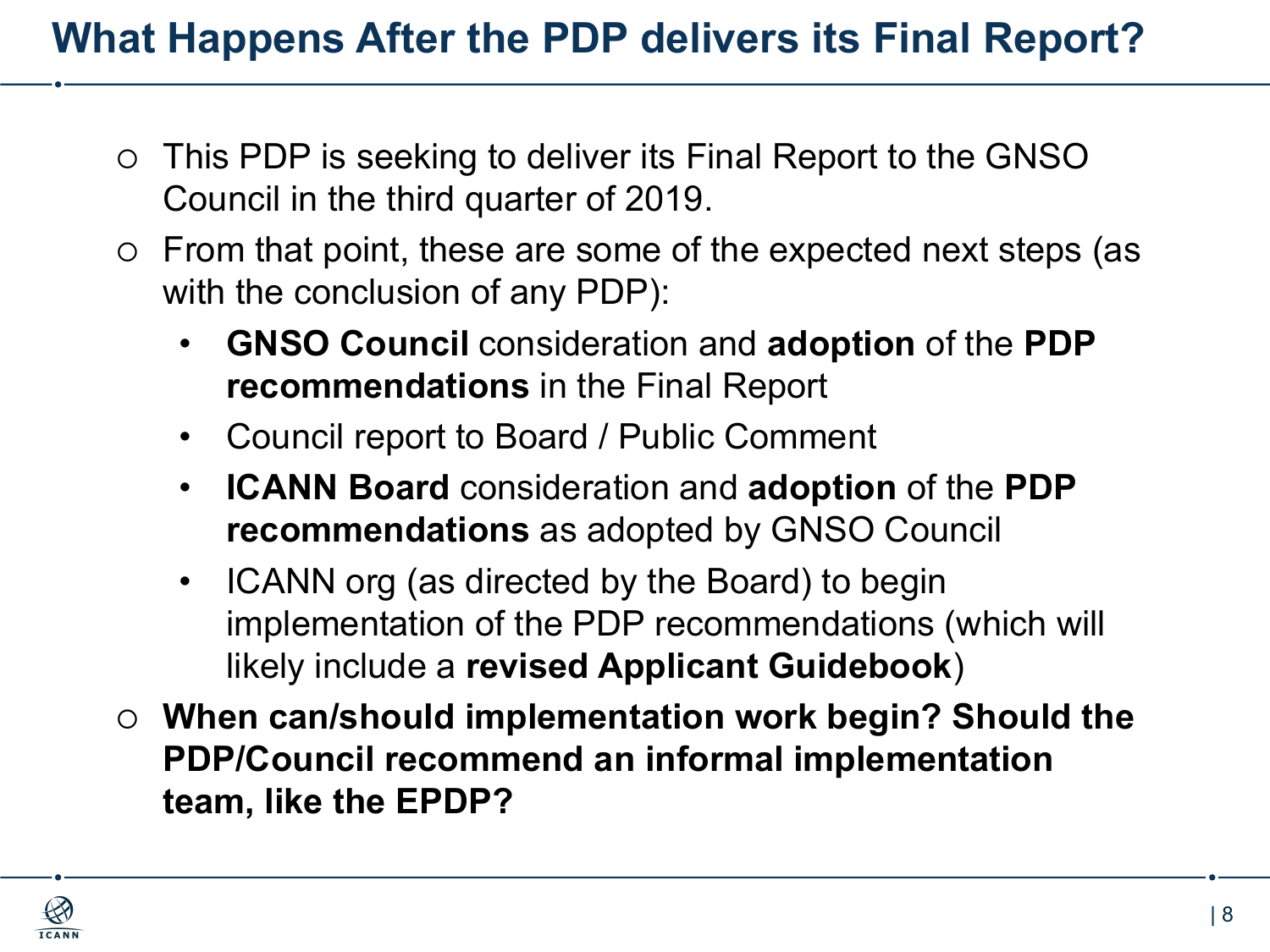#### **PDP Resources**

- o Active Project Page: https://gnso.icann.org/en/groupactivities/active/new-gtld-subsequent-procedures
- o PDP Wiki: https://community.icann.org/x/RgV1Aw
- o PDP Mailing List Archive: http://mm.icann.org/pipermail/gnsonewgtld-wg/
- o Newsletters: https://gnso.icann.org/en/news/working-groupnewsletters